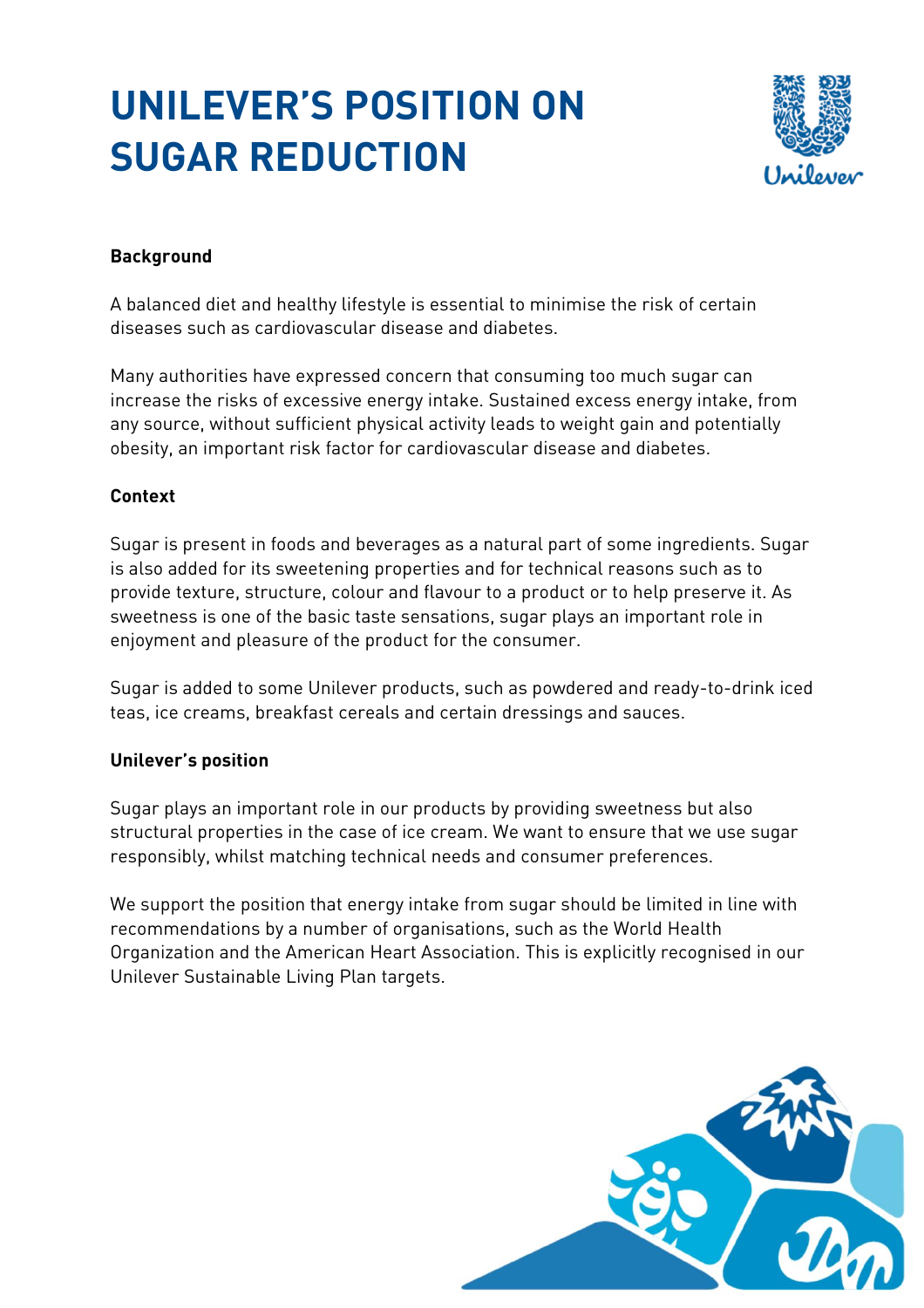

Most concern is oriented towards 'free' sugars, which includes added sugar and sugar from juices and concentrates, but does not include sugar found naturally and consumed in intact fruits and vegetables and in dairy.

As part of the Unilever Sustainable Living Plan, we are taking the following steps to offer consumers products with less sugar and fewer calories, for example:

- We have committed to double the proportion of our portfolio that meets the highest nutritional standards by 2020. These highest nutritional standards include benchmarks for salt, saturated fat, sugar and calories.
- We are reducing sugar levels in our ready-to-drink teas to achieve our goal of removing 25% sugar by 2020. We have now extended this commitment to our powdered ice tea and milk tea products.
- In 2014 we fulfilled our commitment to ensure that all our children's ice cream brands were 110 calories or less per serving.\*
- We have extended our commitments to our broader ice cream portfolio and, by 2015, 80% of our packaged ice cream products will not exceed 250 kilocalories per portion.\*\*
- Furthermore, we have launched low calorie ice tea powder mixes and concentrates, ready-to-drink ice teas and portion controlled ice creams to offer great tasting choices with less sugar and fewer calories.
- In addition, we have a global commitment to clear, simple nutrition labelling to enable healthy food choices.

We focus on beverages and ice cream because that is where we can have the biggest impact on sugar reduction and therefore public health.

Many consumers like a certain sweetness in foods and beverages. We are able to reduce the overall sugar level and maintain consumer preference to a certain extent. To reduce sugar further we can add sweetness by replacing sugar (fully or partially) with non-nutritive sweeteners. Approved non-nutritive sweeteners are safe for use in foods and beverages when consumed at allowed levels. Their use in place of sugar mitigates the risk of excess energy intakes associated with sugar.